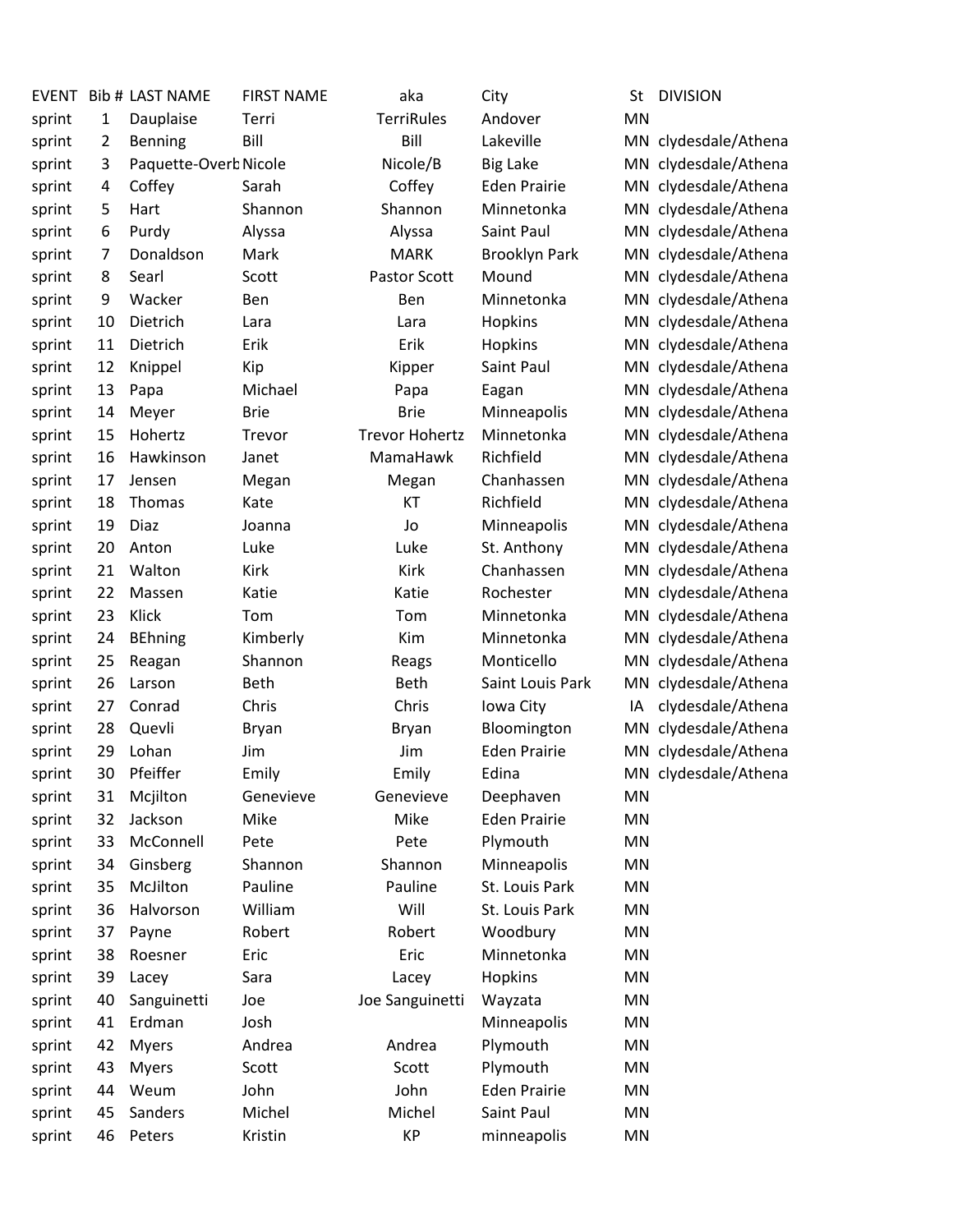| sprint | 47 | Harer         | Matthew       | Turbo         | Middleton           | WI                   |
|--------|----|---------------|---------------|---------------|---------------------|----------------------|
| sprint | 48 | Smith         | Jamee         | Jamee         | Hopkins             | MN                   |
| sprint | 49 | Longworth     | Leroy         | LaRoy         | Woodbury            | MN                   |
| sprint | 50 | Hartley       | Scott         | extremeliver  | Maple Grove         | MN                   |
| sprint | 51 | MacKay        | Ryan          | Ryan          | Hopkins             | MN                   |
| sprint | 52 | McVay         | <b>Brent</b>  | McVay         | Minneapolis         | MN                   |
| sprint | 53 | Van Hyfte     | Teresa        | Teresa        | Hartford            | SD                   |
| sprint | 54 | Borneke       | Mike          | Mike          | Eagle Lake          | MN                   |
| sprint | 55 | Pasko         | Michele       | Michele       | Minnetonka          | MN                   |
| sprint | 56 | Pasko         | Paul          | Paul          | Minnetonka          | MN                   |
| sprint | 57 | Kabes         | Sarah         | Sarah         | Woodbury            | MN                   |
| sprint | 58 | Green         | Cloid         | Cloid         | Richfield           | MN                   |
| sprint | 59 | Lazer         | Sondra        | <b>Bubbie</b> | Saint Paul          | MN                   |
| sprint | 60 | Ingman        | MarySue       | <b>MSue</b>   | <b>Eden Prairie</b> | MN                   |
| sprint | 61 | Melby         | Jeff          | Jeff          | Bloomington         | MN                   |
| sprint | 62 | Leatherberry  | Ryan          | Ryan          | <b>ROSEVILLE</b>    | MN                   |
| sprint | 63 | LaMere        | Andre         | Andre         | Minneapolis         | MN                   |
| sprint | 64 | Holm          | Maria         | FarmCat       | Lakeville           | MN                   |
| sprint | 65 | Payton        | Laurie        | Laurie        | Mendota Hts         | MN                   |
| sprint | 66 | <b>Butler</b> | Miranda       | Miranda       | coon rapids         | MN                   |
| sprint | 67 | Lien          | Jason         | Loon          | St. Paul            | MN                   |
| sprint | 68 | MacDougal     | Dave          | MacDaddy      | Minnetonka          | MN                   |
| sprint | 69 | Shrom         | Alexander     | Alex          | Shoreview           | MN                   |
| sprint | 70 | McCloughan    | Kaitlin       | Kaitlin       | <b>Eden Prairie</b> | MN                   |
| sprint | 71 | Will          | Sara          | Sara          | <b>Burnsville</b>   | MN                   |
| sprint | 72 | Miller        | Jennifer      | Jen           | Golden Valley       | MN                   |
| sprint | 73 | Kagol         | Danny         | Danny         | Minnetonka          | MN                   |
| sprint | 74 | Jensen        | Matt          | Low Gear      | Chanhassen          | MN                   |
| sprint | 75 | Furry         | <b>Brooke</b> | <b>Brooke</b> | <b>Eden Prairie</b> | MN                   |
| sprint | 76 | Nahvi         | Jaleh         | Tri Girl      | Inver Grove Hts     | <b>MN</b>            |
| sprint | 77 | Jonsson       | Phillip       | Philly        | Monticello          | MN clydesdale/Athena |
| sprint | 78 | Wacker        | Katherine     | Katherine     | Minnetonka          | <b>MN</b>            |
| sprint | 79 | Copenhagen    | Bill          | <b>BILL</b>   | Minnetonka          | MN                   |
| sprint | 80 | Niemi         | Daniel        | Dan           | Plymouth            | MN                   |
| sprint | 81 | Miakotin      | Anton         | Anton         | New Hope            | MN                   |
| sprint | 82 | Mlakotina     | Jeanine       | Jeanine       | New Hope            | MN                   |
| sprint | 83 | Smith         | Maya          | Maya          | Plymouth            | MN                   |
| sprint | 84 | Anderson      | Jen           | Jen           | <b>Eden Prairie</b> | <b>MN</b>            |
| sprint | 85 | <b>Blair</b>  | Mike          | Mike          | Prior lake          | MN                   |
| sprint | 86 | Roe           | Jessica       | jessica       | Golden Valley       | MN                   |
| sprint | 87 | Campbell      | Kevin         |               | Minnetonka          | MN                   |
| sprint | 88 | Zalewski      | Sarah         | Sarah         | Chaska              | MN                   |
| sprint | 89 | Worthington   | Clark         | Clark         | St Louis Park       | MN                   |
| sprint | 90 | Sell          | Josh          | Mr. Sell      | Waconia             | MN                   |
| sprint | 91 | Williamschen  | Laura         | LAURA         | Excelsior           | <b>MN</b>            |
| sprint | 92 | Groose        | Maggie        | Maggie        | Minneapolis         | MN                   |
| sprint | 93 | Stock         | Kristin       | Kristin       | Chaska              | MN                   |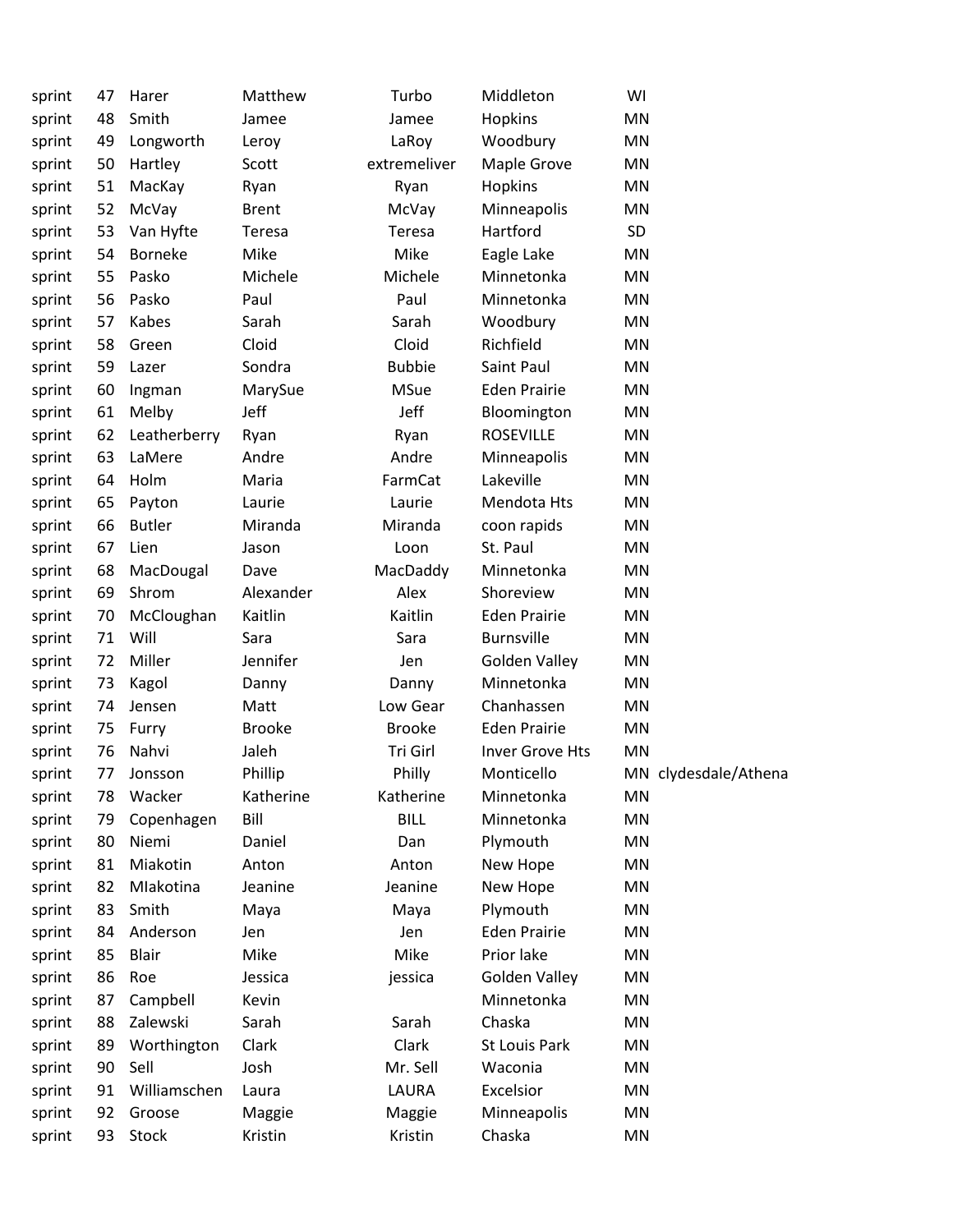| sprint | 94  | Cannon         | Patrick         | Pat             | Plymouth            | MN        |
|--------|-----|----------------|-----------------|-----------------|---------------------|-----------|
| sprint | 95  | Hedlund        | David           | David           | Minnetonka          | <b>MN</b> |
| sprint | 96  | Smith          | Ethan           | Ethan           | Plymouth            | <b>MN</b> |
| sprint | 97  | Roche          | Marci           | Roche           | Hopkins             | <b>MN</b> |
| sprint | 98  | Weber          | Aida            | Aida            | Plymouth            | MN        |
| sprint | 99  | Lawsin         | Nathan          | Nathan          | Plymouth            | <b>MN</b> |
| sprint | 100 | Toren          | Michelle        | Toren           | Hopkins             | MN        |
| sprint | 101 | Tufte          | Keith           | Keith           | <b>Eden Prairie</b> | <b>MN</b> |
| sprint |     | 102 golla      | ross            | Rooster         | minnetonka          | <b>MN</b> |
| sprint | 103 | <b>Bose</b>    | Nandita         | Vaid            | Plymouth            | MN        |
| mini   | 104 | Reuder         | Thomas          | Tom             | <b>Burnsville</b>   | <b>MN</b> |
| sprint | 105 | Seefeldt       | Sara            | Sara            | Maplewood           | MN        |
| sprint | 106 | Huff           | Megan           | Megan           | St                  | <b>MN</b> |
| sprint | 107 | Lennartson     | Jessica         | Jess            | Minnetonka          | <b>MN</b> |
| sprint | 108 | Sterb          | Devin           | Devin           | Robbinsdale         | MN        |
| sprint | 109 | Willms         | Jay             | Jay             | Minneapolis         | MN        |
| sprint | 110 | Pauling        | Susan           | Pauling         | <b>Eden Prairie</b> | MN        |
| sprint | 111 | Weiler         | <b>Brenda</b>   | <b>Brenda</b>   | Wayzata             | <b>MN</b> |
| sprint | 112 | Gowans         | Michelle        | Michelle        | Bloomington         | MN        |
| sprint | 113 | Janssen        | Lance           | Lance           | Minneapolis         | MN        |
| sprint | 114 | Moran          | Ryan            | <b>Bugz</b>     | Hopkins             | <b>MN</b> |
| sprint | 115 | Rajagopal      | Sheetal         | Lethal-Sheetal  | Plymouth            | <b>MN</b> |
| sprint | 116 | Rothstein      | Angela          | Angie           | Minneapolis         | <b>MN</b> |
| sprint | 117 | Clark          | Ginny           | Ginny           | St Louis park       | MN        |
| sprint | 118 | Larson         | Jason           | J-LARS          | Golden Valley       | <b>MN</b> |
| sprint | 119 | <b>Dirkes</b>  | Christopher     | Chris           | Richfield           | MN        |
| sprint | 120 | olsen          | kevin           | K.O.            | orono               | <b>MN</b> |
| sprint | 121 | Erson          | <b>Brian</b>    | <b>Brian</b>    | Bloomington         | <b>MN</b> |
| sprint | 122 | Krawczak       | Catherine       | Cathy           | Minnetonka          | MN        |
| sprint | 123 | Jacobson       | Melissa         | Missie          | Montrose            | <b>MN</b> |
| sprint |     | 124 Argabright | Jessica         | Jessica         | Maple Grove         | MN        |
| sprint |     | 125 Steinfeldt | Andrew          | Andy            | Minnetonka          | MN        |
| sprint | 126 | Kaufman        | Robert          | Rob             | Chanhassen          | <b>MN</b> |
| sprint | 127 | Stratford      | Eric            | Stratford       | Maple Grove         | MN        |
| sprint | 128 | Radke          | Keegan          | Keegan          | Plymouth            | <b>MN</b> |
| mini   | 129 | Reuder         | John            | JohnReuder      | Hopkins             | MN        |
| sprint | 130 | Sheldon        | Jessie          | Jessie          | St. Louis Park      | MN        |
| sprint | 131 | Rogness        | Jodi            | Jodi            | St.Louis Park       | MN        |
| sprint | 132 | Peterson       | <b>Brigette</b> | <b>Brigette</b> | Minneapolis         | MN        |
| sprint | 133 | Anderson       | Mary            | Mary            | St. Louis Park      | <b>MN</b> |
| sprint | 134 | Kakach         | Mackenzie       | Mackenzie       | Hopkins             | MN        |
| sprint | 135 | Kakach         | Richard         | R.J.            | Hopkins             | MN        |
| sprint | 136 | Formantes      | Rachel          |                 | Minneapolis         | MN        |
| sprint | 137 | Gill           | Erin            | Erin            | Minneapolis         | MN        |
| sprint | 138 | Herman         | Dan             | Dan             | Golden Valley       | MN        |
| sprint | 139 | <b>Brauer</b>  | David           | David Brauer    | Minneapolis         | MN        |
| sprint | 140 | Woodfield      | Lori            | Lori            | Victoria            | MN        |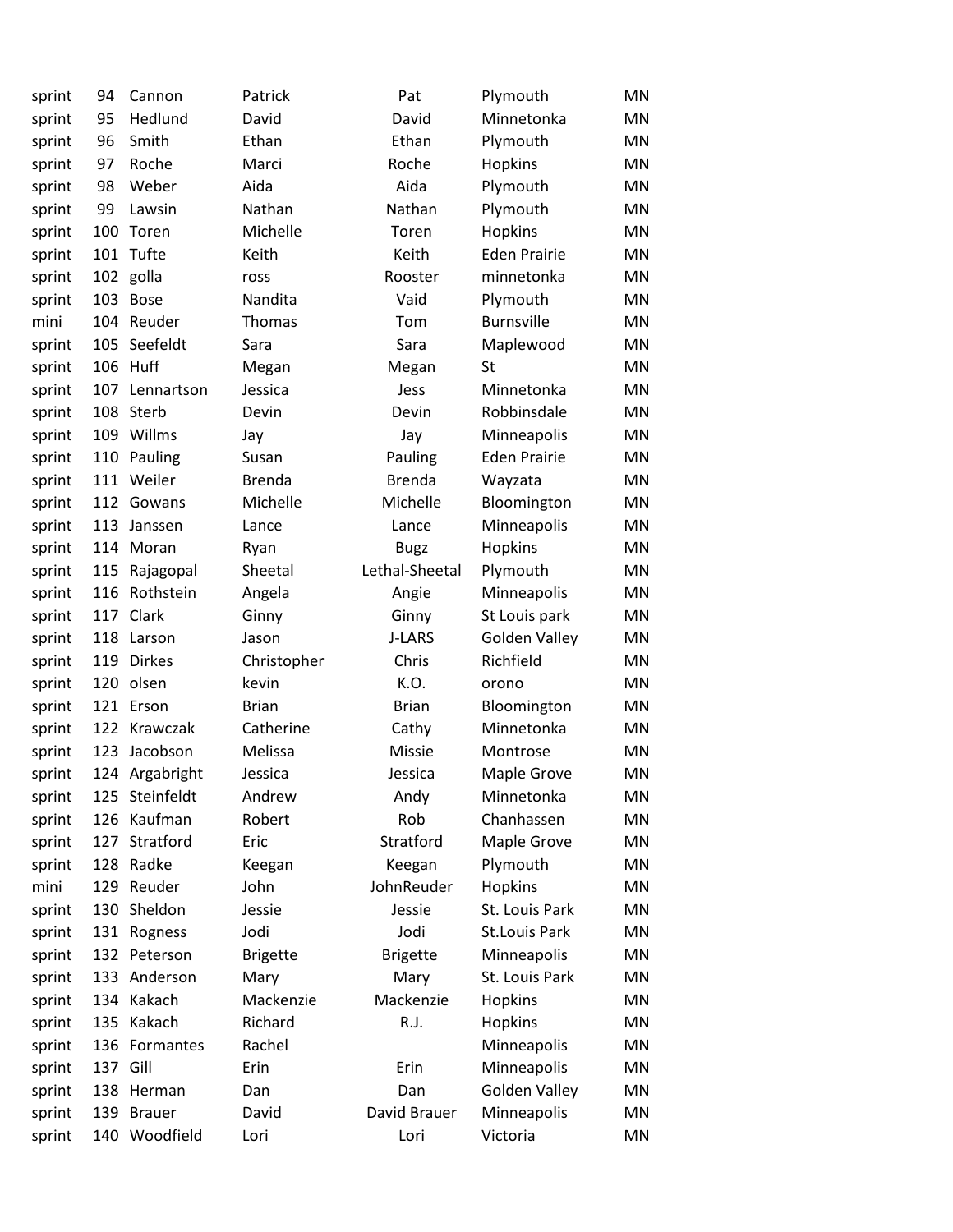| sprint |     | 141 Woodfield         | Tim            | Tim          | Victoria            | MN        |
|--------|-----|-----------------------|----------------|--------------|---------------------|-----------|
| sprint |     | 142 LaGrange          | Lyndsey        | Swede        | <b>Eden Prairie</b> | MN        |
| sprint |     | 143 Sipe              | Elizabeth      | Boop         | Saint Paul          | MN.       |
| sprint | 144 | Kalvik                | Carrie         | Carrie       | Hopkins             | MN        |
| sprint | 145 | <b>Barthel</b>        | Jim            | Jim          | Dellwood            | MN        |
| sprint | 146 | Rowan                 | Courtney       | Courtney     | Coon Rapids         | MN        |
| sprint | 147 | Pickrain              | Jesse          | Chafed       | Minneapolis         | MN        |
| sprint | 148 | Ramirez               | Kelli          | Kelli        | Crystal             | MN        |
| sprint | 149 | Anderson              | Katie M        | Katie        | Champlin            | MN        |
| sprint | 150 | Barringer             | Kelly          | Kelly        | Eagan               | MN        |
| sprint | 151 | <b>Myers</b>          | Scott          | Scott        | Fridley             | MN        |
| sprint |     | 152 Arcilla           | Melanie        | Melanie      | Minnetonka          | MN        |
| sprint |     | 153 Pavek             | Cara           |              | Rosemount           | MN        |
| sprint | 154 | Noble                 | Molly          |              | Minneapolis         | MN        |
| sprint | 155 | Soran                 | Kevin          |              | Minneapolis         | MN        |
| sprint | 156 | Johnson               | Julia          | Julia        | Saint Paul          | MN        |
| sprint | 157 | Johnson Armstr Jolene |                | Jolene       | Minneapolis         | <b>MN</b> |
| sprint | 158 | Murray                | Trish          | Trish        | Coralville          | IA        |
| sprint | 159 | Andersen              | Katie          |              | Minnetonka          | MN        |
| sprint | 160 | Citarella             | Michelle       | Cinderella   | Waconia             | MN        |
| sprint | 161 | Yesnes                | Mykenna        | Yesnes       | Minnetonka          | MN        |
| sprint | 162 | Odorizzi              | David          | David        | Minnetonka          | MN        |
| sprint | 163 | <b>Budde</b>          | Katrina        | Katrina      | Saint Paul          | MN        |
| sprint | 164 | Wiard-Bauer           | Linda          | Linda        | Minneapolis         | MN        |
| sprint | 165 | Caldwell              | Andrea         | Andrea       | Saint Paul          | MN        |
| sprint | 166 | Couillard             | Tom            | Tommyboye    | White Bear Lk       | MN        |
| sprint | 167 | Pender                | David          | David        | Minnetonka          | ΜN        |
| sprint | 168 | McNamara              | Lizzie         | Lizzie       | Fargo               | <b>ND</b> |
| sprint | 169 | Tamez                 | Chris          | Chris        | Robbinsdale         | MN        |
| sprint | 170 | Rowley                | <b>Bette</b>   | <b>Bette</b> | <b>Burnsville</b>   | ΜN        |
| sprint |     | 171 Rowley            | Coleen         | Coleen       | <b>Apple Valley</b> | MN        |
| sprint | 172 | Beglinger             | Scott          | Crashcourse  | Minneapolis         | MN        |
| sprint | 173 | Tucker                | Norah          | Norah        | <b>Eden Prairie</b> | <b>MN</b> |
| sprint |     | 174 Hawkinson         | Amanda         | BabyHawk     | Richfield           | MN        |
| sprint | 175 | Jones                 | Jami           | Jami         | Minneapolis         | MN        |
| sprint | 176 | Gavanda               | Robert         | Rob          | Minnetonka          | MN        |
| sprint | 177 | Sampson               | <b>Barbara</b> | <b>Barb</b>  | Mound               | MN        |
| sprint | 178 | Koenig                | Amy            |              | Eagan               | MN        |
| sprint | 179 | Koenig                | <b>Beth</b>    |              | Eagan               | MN        |
| sprint | 180 | Koenig                | Shannon        |              | Eagan               | MN        |
| sprint | 181 | Wilson                | Nathan         | Nate         | Minneapolis         | MN        |
| sprint | 182 | Light                 | Julie          | Julie        | Minnetonka          | MN        |
| sprint | 183 | Nisam                 | Alain          | Alain        | Plymouth            | MN        |
| sprint | 184 | Tazelaar              | Gary           | Colonel S.   | Minnetonka          | MN        |
| sprint | 185 | Simon                 | Michael Grant  | Michael      | Stillwater          | MN        |
| sprint | 186 | Erickson              | Greg           | G            | Papillion           | <b>NE</b> |
| sprint |     | 187 olson             | Andrea         | Andrea olson | plymouth            | MN        |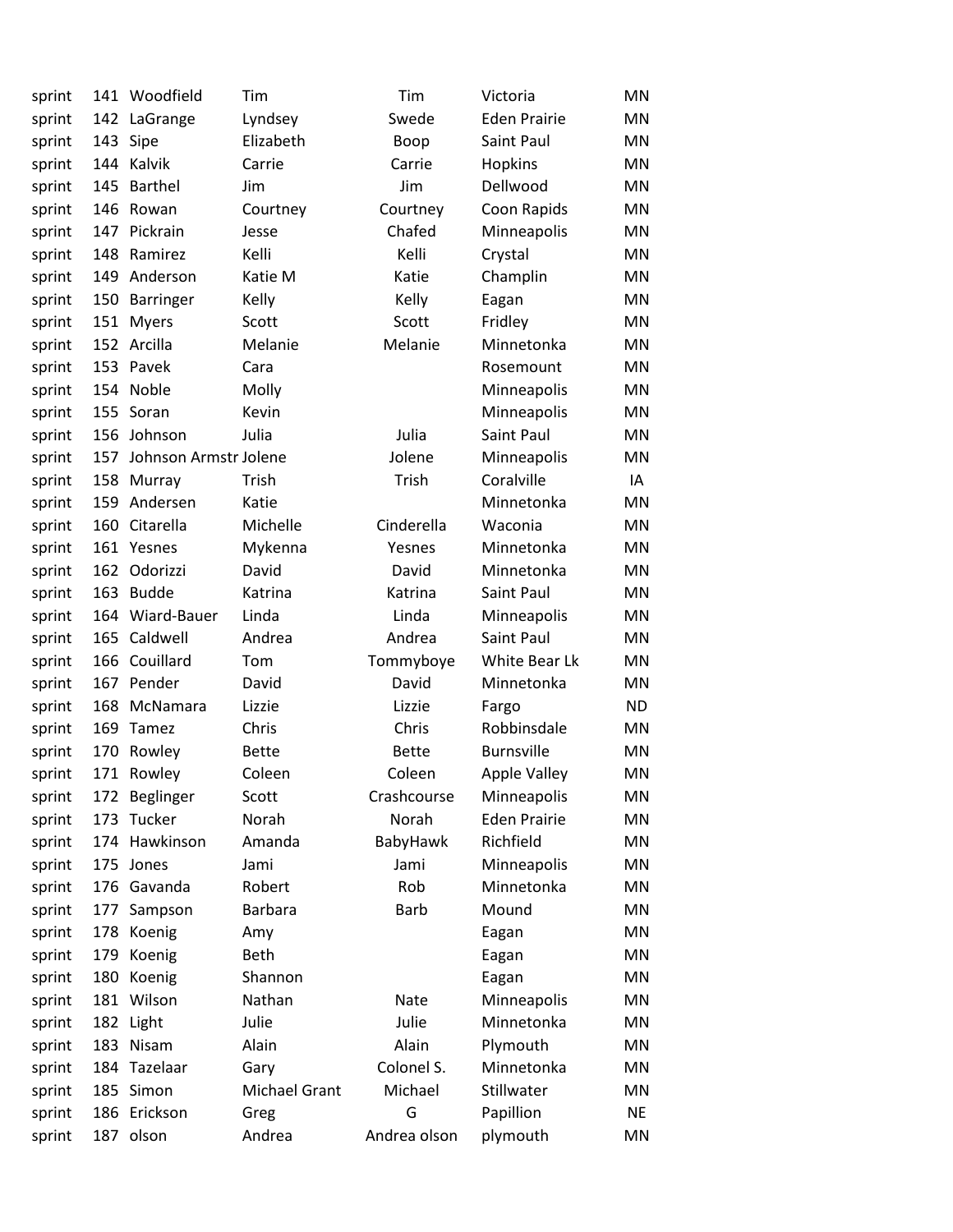| sprint | 188 | Olson        | Matthew        | Olie           | Plymouth             | MN        |
|--------|-----|--------------|----------------|----------------|----------------------|-----------|
| sprint | 189 | Hohertz      | Joshua         | Josh           | Excelsior            | MN        |
| sprint | 190 | Johansen     | LeAnne         | LeAnne         | Wayzata              | MN        |
| sprint | 191 | Fechtmeyer   | Kurtis         | Fechtmeyer     | Minneapolis          | MN        |
| sprint | 192 | Wilson       | Charles        | Charlie        | Plymouth             | MN        |
| sprint | 193 | Kimpton      | Rebecca        |                | Minneapolis          | MN        |
| sprint | 194 | Anderson     | Benjamin       | Ben Tri-in'    | Minneapolis          | MN        |
| sprint | 195 | Anderson     | Richard        | Gramps         | Chanhassen           | MN        |
| sprint | 196 | Goodmanson   | Max            | Max            | Minneapolis          | MN        |
| sprint | 197 | Goodmanson   | Paula          | Paula          | Minnetonka           | MN        |
| sprint | 198 | Swanson      | Miriam         | Miriam         | Chaska               | MN        |
| sprint | 199 | Peterson     | Gregg          | Gregg and Noah | Hopkins              | MN        |
| sprint | 200 | Ferguson     | Amber          | Amber          | St. Louis Park       | MN        |
| sprint | 201 | Hunt         | Lang           | <b>DLTC</b>    | Minneapolis          | MN        |
| sprint | 202 | Wilson       | Garrett        |                | Edina                | MN        |
| sprint | 203 | Nelson       | Daniel         | King Trouble   | <b>Eden Prairie</b>  | MN        |
| sprint | 204 | Collins      | <b>Blair</b>   | <b>BLAIR</b>   | St. Louis Park       | MN        |
| sprint | 205 | Collins      | Ryan           | <b>RYAN</b>    | St. Louis Park       | MN        |
| sprint | 206 | Hoffman      | John           | Sofia          | Minnetonka           | MN        |
| sprint | 207 | Hoffman      | Monika         | Monika         | Minnetonka           | MN        |
| sprint | 208 | Weinstein    | Neil           | Weinstein      | Minneapolis          | MN        |
| sprint | 209 | Kirby        | Natalie        | Natalie        | Deephaven            | MN        |
| sprint | 210 | Daniewicz    | Samuel         | Sam Daniewicz  | Woodbury             | MN        |
| sprint | 211 | Roman        | Anthony        | Roman          | Minneapolis          | MN        |
| sprint | 212 | Mishler      | Michael        | Michael        | Richfield            | MN        |
| sprint | 213 | Voss-Kehl    | Jessica        | Jess           | Inver Grove Hts      | MN        |
| sprint |     | 214 Cerra    | Nathan         |                | <b>St Louis Park</b> | MN        |
| sprint |     | 215 Goepfert | Elaine         | Elaine         | Hopkins              | MN        |
| sprint | 216 | Wolter       | Kevin          | Kevin          | Hopkins              | ΜN        |
| sprint | 217 | Zvosec       | Deborah        | Deborah        | Minneapolis          | MN        |
| sprint | 218 | Lovaas       | <b>Breckyn</b> | <b>Breckyn</b> | Minnetonka           | MN        |
| sprint |     | 219 Lovaas   | <b>Brett</b>   | <b>Brett</b>   | Minnetonka           | MN        |
| sprint | 220 | Greimel      | Neal           |                | <b>MINNETONKA</b>    | MN        |
| sprint |     | 221 Greimel  | Kevin          | Kevin          | Richfield            | MN        |
| sprint |     | 222 Walton   | Kate           | Kate           | Chanhassen           | MN        |
| sprint | 223 | Duvernais    | Melissa        | Mel            | Woodbury             | MN        |
| sprint |     | 224 Kelm     | Kristen        | Kristen        | <b>Cottage Grove</b> | MN        |
| sprint | 225 | Larson       | Stacey         | Stacey         | Woodbury             | MN        |
| sprint | 226 | Romportl     | James          | Jim            | Hopkins              | MN        |
| sprint |     | 227 Foley    | Sarah          | Sarah          | Cologne              | <b>MN</b> |
| sprint | 228 | Tomanek      | Tony           | Tony           | Minnetonka           | MN        |
| sprint | 229 | Ortiz        | Sarah-Ashley   | SNO            | Minneapolis          | MN        |
| sprint |     | 230 Rinas    | Laura          | Laura          | Minneapolis          | MN        |
| sprint | 231 | Irving       | Tasha          | Tasha          | Minneapolis          | MN        |
| sprint |     | 232 Jamison  | Shaun          | Shaun          | <b>St Louis Park</b> | MN        |
| sprint |     | 233 Schultz  | Kurt           | Kurt           | Lakeville            | MN        |
| sprint |     | 234 Gawel    | Sara           | Sara           | Oconomowoc           | WI        |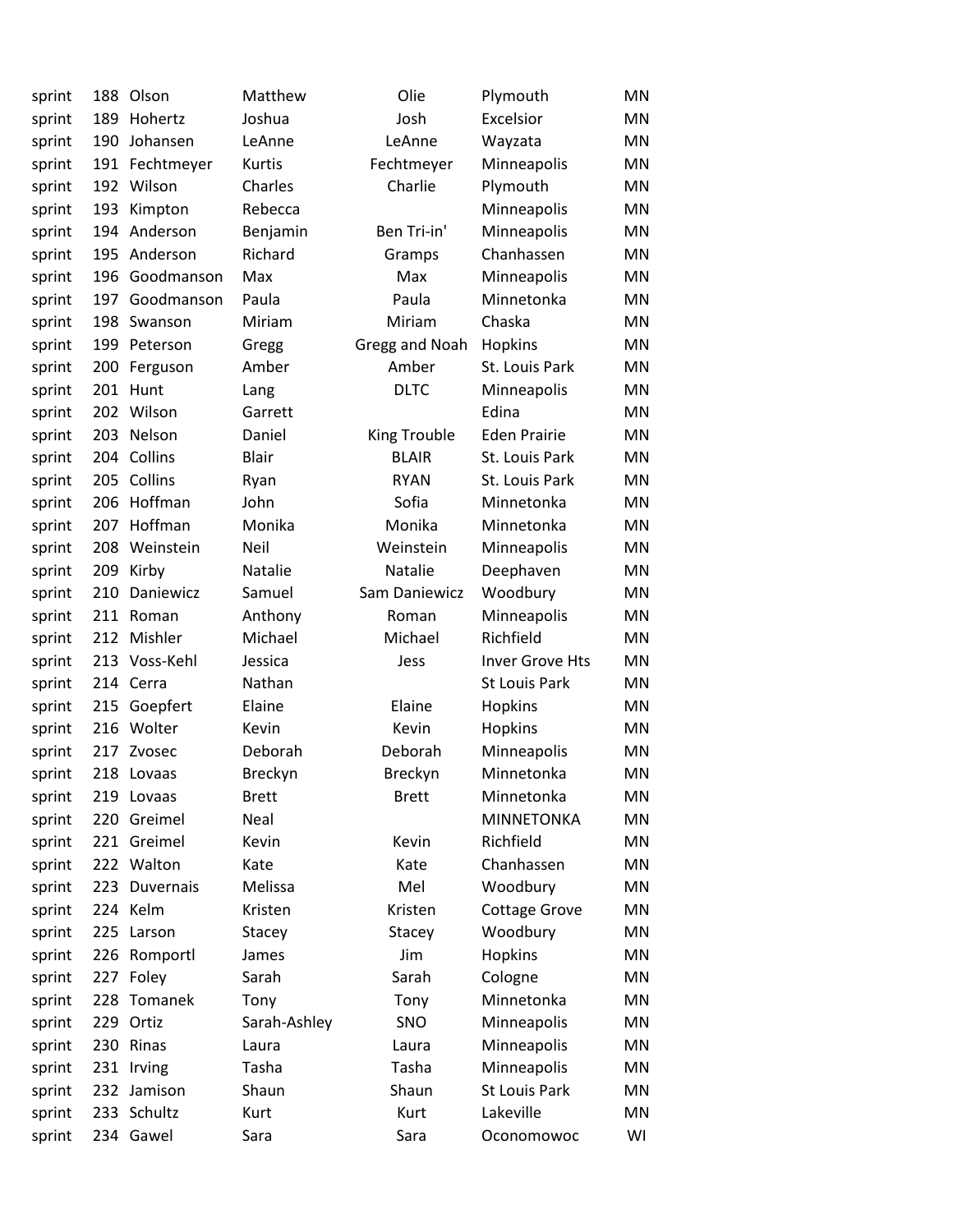| sprint | 235 | Lakanen        | Jordan         | Jordan             | Hopkins              | <b>MN</b> |
|--------|-----|----------------|----------------|--------------------|----------------------|-----------|
| sprint | 236 | Nelson         | Eric           | <b>Eric Nelson</b> | Minneapolis          | MN        |
| sprint | 237 | Hirtz          | <b>Brennan</b> | Hirtz              | <b>Eden Prairie</b>  | MN        |
| sprint | 238 | <b>Ness</b>    | Randal         | Randy              | <b>Brooklyn Park</b> | MN        |
| sprint | 239 | Wenger         | Andrew         | Wenger             | Bloomington          | MN        |
| sprint | 240 | Theisen        | Joel           | Theisen            | Maple Grove          | MN        |
| sprint | 241 | Hanson         | Taylor         | Taylor             | Minneapolis          | MN        |
| sprint | 242 | McElmeel       | Laurie         | Laurie             | Plymouth             | MN        |
| sprint | 243 | Bassi          | Pree           | Pree               | Minneapolis          | MN        |
| sprint | 244 | Carlin         | Madalyn        | Madalyn            | Rosemount            | MN        |
| sprint | 245 | Larson         | Abby           | Abby               | Deephaven            | <b>MN</b> |
| sprint | 246 | Carlin         | Samantha       | Samantha           | Minneapolis          | MN        |
| sprint | 247 | Kinkead        | Scott          | scott              | hopkins, MN          | MN        |
| sprint | 248 | <b>Brown</b>   | Timothy        | Tim                | <b>Blaine</b>        | <b>MN</b> |
| sprint | 249 | Walker         | Tim J          | Tim                | Minnetonka           | <b>MN</b> |
| sprint | 250 | Johnson        | Ward           | Ward               | Minneapolis          | MN        |
| sprint |     | 251 prevost    | jill           | Jill               | St. Louis Park       | MN        |
| sprint | 252 | Prevost        | Robert         | Robert             | St. Louis Park       | <b>MN</b> |
| sprint | 253 | Jones          | David          | <b>DJ</b>          | Edina                | <b>MN</b> |
| sprint | 254 | Golla          | Rick           | Rick               | Rochester            | <b>MN</b> |
| sprint | 255 | Reardon        | Sean           | Sean               | Bloomington          | MN        |
| sprint | 256 | <b>Bohlig</b>  | Kimberly       | Kim                | Minnetonka           | MN        |
| sprint | 257 | <b>Bohlig</b>  | Mark           | Mark               | Minnetonka           | MN        |
| sprint | 258 | <b>Burks</b>   | Meredith       | <b>Burks</b>       | Saint Paul           | <b>MN</b> |
| sprint | 259 | Appleget       | Timothy        | Tim                | New Hope             | MN        |
| sprint | 260 | Cruikshank     | <b>Brian</b>   | <b>Brian</b>       | <b>Eden Prairie</b>  | <b>MN</b> |
| sprint | 261 | Hirshman       | Gabe           | Gabe               | Minnetonka           | MN        |
| sprint | 262 | Hirshman       | Peter          | Peter              | Minnetonka           | MN        |
| sprint | 263 | Megorden       | Micah          | Micah              | Minneapolis          | MN        |
| sprint | 264 | Lockwood       | Todd           | Todd               | Brooklyn park        | MN        |
| sprint |     | 265 Fries      | Matt           | Matt               | Minnetonka           | MN        |
| sprint |     | 266 Fries      | Molly          | Molly              | Minnetonka           | MN        |
| sprint | 267 | allen          | joseph         | Joe                | minneapolis          | MN        |
| sprint | 268 | Millslagle     | Duane          | Spike              | Savage               | MN        |
| sprint | 269 | <b>Barnett</b> | Kate           | Kate               | <b>Burnsville</b>    | MN        |
| sprint | 270 | Randall        | Erika          | Erika              | Decorah              | IA        |
| sprint | 271 | Tarasek        | Jason          | Jason              | Minneapolis          | <b>MN</b> |
| sprint |     | 272 Aunan      | Nicholas       | Nicktator          | <b>Eden Prairie</b>  | MN        |
| sprint | 273 | Dragsten       | Susan          | Susan              | Minneapolis          | MN        |
| sprint | 274 | Hauer          | Anna           | Anna               | Minneapolis          | MN        |
| sprint | 275 | White          | David          | <b>DUBS</b>        | Edina                | MN        |
| sprint | 276 | Peterson       | Susan          | Susan              | Minneapolis          | MN        |
| sprint | 277 | Peterson       | Elsa           | Elsa               | Minneapolis          | MN        |
| sprint | 278 | Deegan         | Jessica        | Jessica            | Saint Paul           | MN        |
| sprint | 279 | Overturf       | Caden          | Caden              | Faribault            | MN        |
| sprint | 280 | Schmitke       | Kia            | Kia                | Faribault            | MN        |
| sprint |     | 281 Mosser     | Tony           | Tony               | Lakeville            | MN        |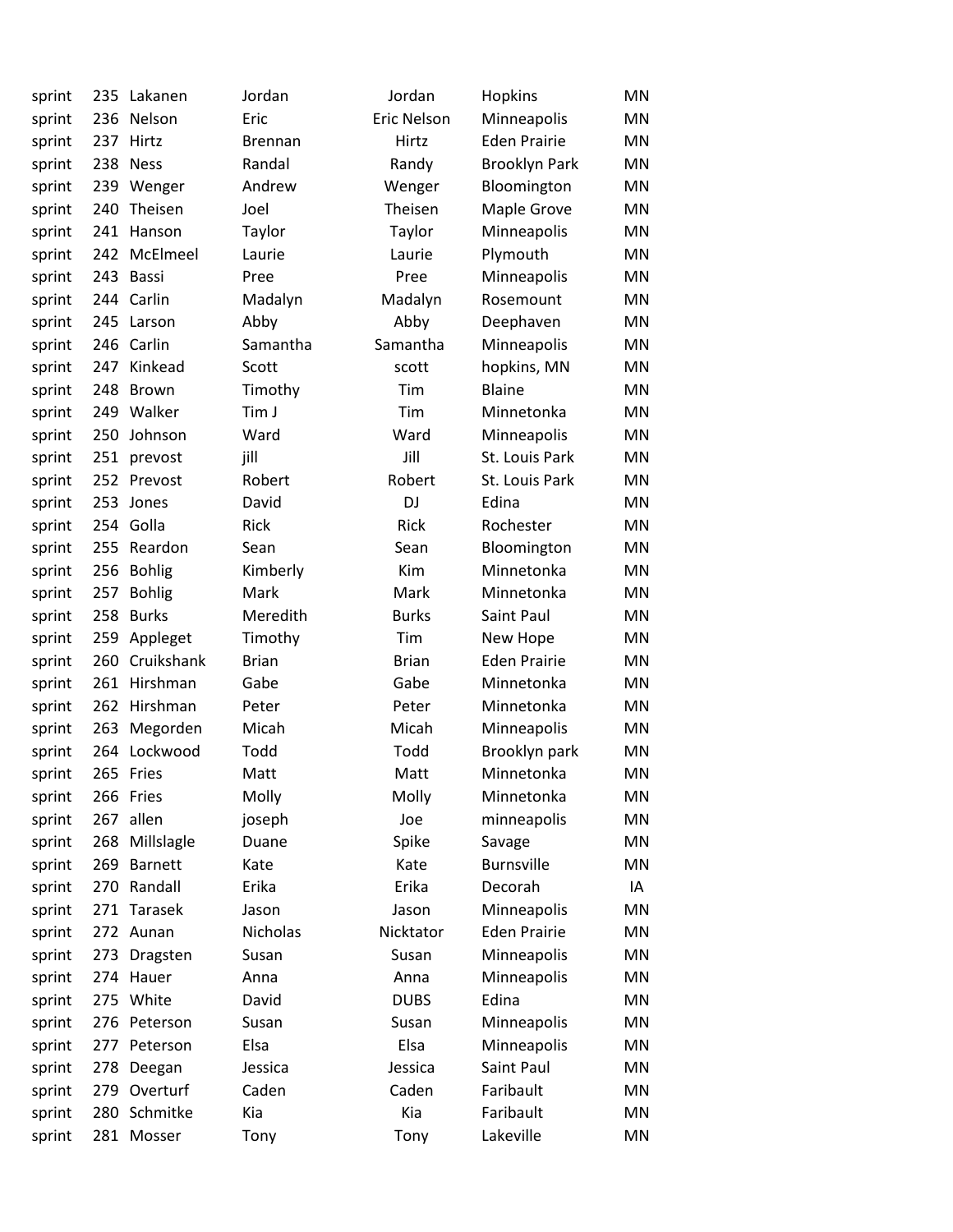| sprint | 282 lp  |                 | <b>Brian</b> | <b>Brian</b>    | Edina                 | MN |                      |
|--------|---------|-----------------|--------------|-----------------|-----------------------|----|----------------------|
| sprint |         | 283 Lieser      | Stephanie    | LIESER          | Maple Grove           | MN |                      |
| sprint | 284 inz |                 | nelson       | Nelson          | minneapolis           | MN |                      |
| sprint |         | 285 Denning     | <b>Brian</b> | <b>Brian</b>    | <b>Burnsville</b>     | MN |                      |
| sprint |         | 286 OConnell    | Robert       | Rob             | <b>NEW BRIGHTON</b>   | ΜN |                      |
| sprint |         | 287 Jensen      | Andrea       | Andrea          | Minneapolis           | MN |                      |
| sprint |         | 288 Hunter      | Sarah        | Huntress        | Hopkins               | MN |                      |
| sprint |         | 289 Schleusner  | Claire       | Claire          | Rochester             | MN |                      |
| sprint |         | 290 Martenson   | James        | Jim             | Rochester             | MN |                      |
| sprint |         | 291 Green       | Kathleen     | KG              | St Paul               | MN |                      |
| sprint |         | 292 Barankovich | Bethann      | Bestann         | <b>Mpls</b>           | MN |                      |
| sprint |         | 293 Huey        | Marie        | Marie           | Saint Paul            | MN |                      |
| sprint | 294     | Ellenbecker     | Jill         |                 | Coon Rapids           | MN |                      |
| sprint |         | 295 Moua        | Srida        | Srida           | Berkeley              | CA |                      |
| sprint |         | 296 Elsham      | Peter        | PeterBuilt      | Plymouth              | MN |                      |
| sprint |         | 297 Krizmanic   | Sarah        | Sarah Krizmanic | New Hope              | MN |                      |
| sprint |         | 298 Lentz       | Daniel       | Daniel          | <b>Cottage Grove</b>  | MN |                      |
| sprint |         | 299 Parks       | Sarah        | Sarah           | Minneapolis           | MN |                      |
| sprint |         | 300 Turner      | Lindsay      | Turner          | Mankato               | ΜN |                      |
| sprint |         | 301 Shopp       | Kelsey       | Kelsey          | Dayton                | MN |                      |
| sprint | 302 Das |                 | Danica       | <b>DAS</b>      | Chaska                | MN |                      |
| sprint |         | 303 Wicklund    | <b>Beth</b>  | Beth            | Minneapolis           | MN |                      |
| sprint |         | 304 Traul       | Susan        | Susan           | Minneapolis           | MN |                      |
| sprint |         | 305 Kline       | Paul         | Pablo           | <b>Brooklyn Park</b>  | ΜN |                      |
| sprint |         | 306 McCarthy    | Christie     | Christie        | <b>Eden Prairie</b>   | MN |                      |
| sprint | 307     | berenjian       | amir         | Toretto         | Minneapolis           | MN |                      |
| sprint | 308     | McElveen        | Kiel         |                 | Minneapolis           | MN |                      |
| sprint |         | 309 Schirber    | Francesca    | Frannie         | St. Paul              | MN |                      |
| sprint |         | 310 Schmitz     | <b>Nick</b>  | <b>Nick</b>     | Minnetonka            | MN |                      |
| sprint |         | 311 Strewler    | Evan         | Evan            | Edina                 | MN |                      |
| sprint |         | 312 Nachmias    | Melissa      | <b>Beast</b>    | Plymouth              | MN |                      |
| sprint |         | 313 Kieckhefer  | Diane        | Diane           | Plymouth              | MN |                      |
| sprint |         | 314 Meyer       | Karissa      | Karissa         | Minneapolis           | MN |                      |
| sprint |         | 315 snuggerud   | emma         |                 | chaska                | MN |                      |
| sprint |         | 316 snuggerud   | ann          |                 | chaska                | MN |                      |
| sprint | 317     | McDonald        | Karmin       | Karms           | Minneapolis           | MN |                      |
| sprint | 318     | McDonald        | Thomas       | <b>TMAC</b>     | Minneapolis           | MN |                      |
| sprint | 319     | Millerbernd     | candy        | Candy           | chaska                | MN |                      |
| sprint |         | 320 Goers       | Missy        | Goers           | Minneapolis           | MN |                      |
| sprint |         | 321 Weslander   | Erin         | Erin            | Saint Cloud           | MN |                      |
| sprint |         | 322 Pflanze     | Charles      |                 | St. Paul              | MN |                      |
| sprint |         | 323 Reed        | Kevin        | Hollywood       | Minnetonka            | MN |                      |
| sprint |         | 324 Alders      | Alexander    | Ders            | roseville             |    | MN clydesdale/Athena |
| sprint |         | 325 Orfield     | Lisa         | Lisa O          | Edina                 | MN |                      |
| sprint |         | 326 Bauch       | Thomas       | Thomas Bauch    | <b>Falcon Heights</b> | MN |                      |
| sprint |         | 327 Pauling     | Dominic      | Dom             | <b>Britt</b>          | MN |                      |
| sprint |         | 328 Jechort     | Paige        | PAIGE           | St Louis Park         | MN |                      |
|        |         |                 |              |                 |                       |    |                      |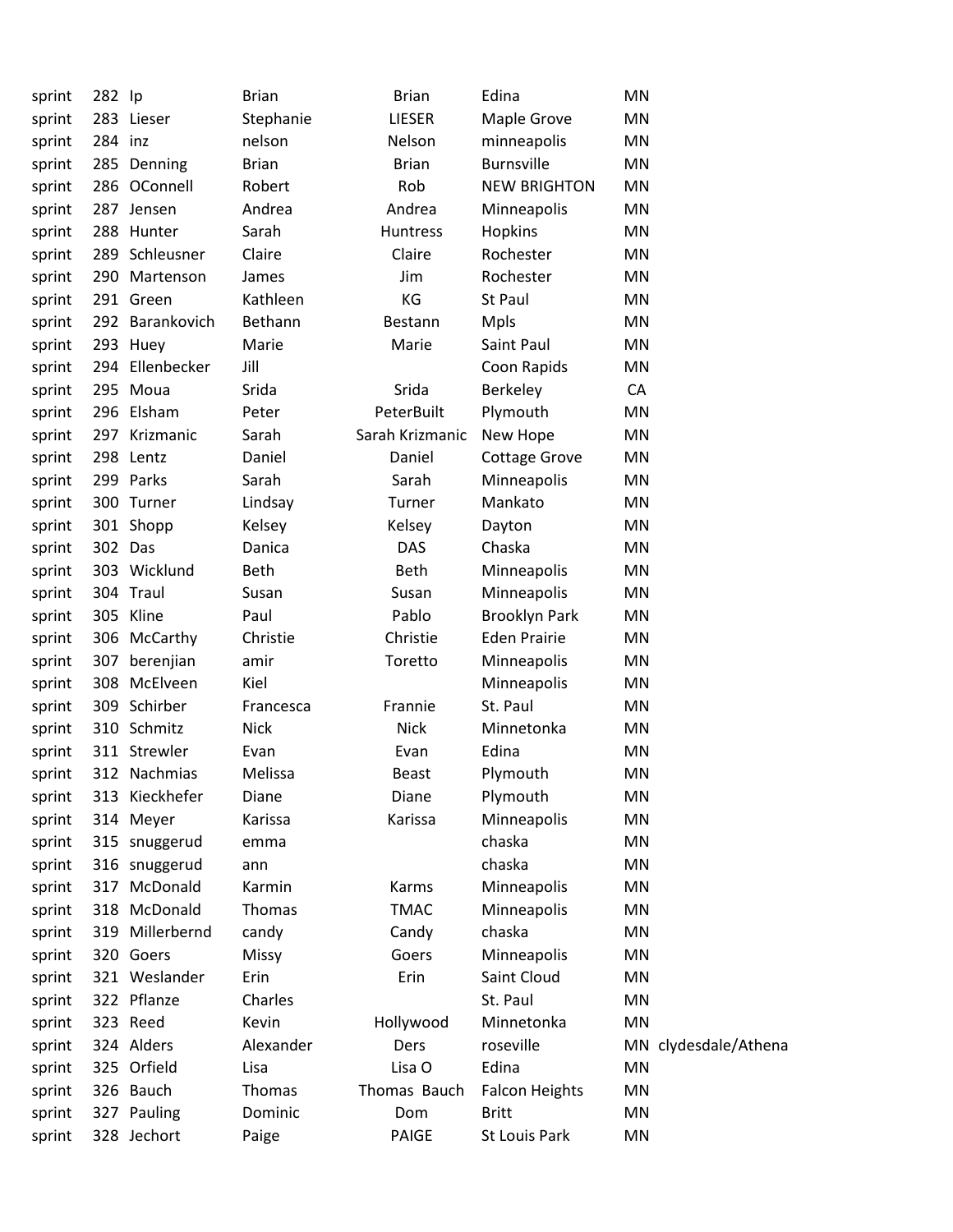| sprint | 329 Lee |                          | Catherine       | Catherine      | Minneapolis            | MN                   |
|--------|---------|--------------------------|-----------------|----------------|------------------------|----------------------|
| sprint |         | 330 Sieps                | Rachel          |                | Saint Paul             | MN                   |
| sprint |         | 331 Tortelli             | Jeff            | Jeff           | Minnetonka             | <b>MN</b>            |
| sprint |         | 332 Etherington          | <b>Brad</b>     | John&Grace     | Mound                  | <b>MN</b>            |
| sprint |         | 333 ONeill               | Ruth            | Ruthie         | Minnetonka             | MN                   |
| sprint |         | 334 Koski                | Ken             | Ken            | Chaska                 | <b>MN</b>            |
| sprint |         | 335 CLAYTON              | <b>MITCHELL</b> | Mitch          | <b>Forest Lake</b>     | <b>MN</b>            |
| sprint |         | 336 Nemerov              | lan             | lan            | Edina                  | <b>MN</b>            |
| sprint |         | 337 Larsen               | Dwight          | Dwight         | Plymouth               | <b>MN</b>            |
| sprint |         | 338 Beeson               | Ryan            | Ryan           | Minneapolis            | MN clydesdale/Athena |
| sprint |         | 339 Kelky                | <b>Brian</b>    | <b>Brian</b>   | <b>St Louis Park</b>   | <b>MN</b>            |
| sprint |         | 340 Larson               | Stefanie        | Stefanie       | Plymouth               | MN                   |
| sprint |         | 341 Thon                 | Steve           | Steve          | Cable                  | WI                   |
| sprint |         | 342 Jacobson             | Jessica         | Jacobson       | Minneapolis            | MN                   |
| sprint |         | 343 deichman             | carter          | Flash          | mankato                | <b>MN</b>            |
| sprint |         | 344 thompson             | Terry           | <b>Terry</b>   | <b>Vadnais Heights</b> | <b>MN</b>            |
| sprint |         | 345 Sabotta              | Christian       | Christian      | Washington             | IL                   |
| sprint |         | 346 Carmody              | Sharon          | Sharon         | St Louis Park          | MN                   |
| sprint |         | 347 Fazekas              | JoAnn           | JoAnn          | Moorhead               | <b>MN</b>            |
| sprint |         | 348 nack                 | jim             | JIM            | madison lake           | <b>MN</b>            |
| sprint |         | 349 Gunther              | Steve           | Steve          | Excelsior              | <b>MN</b>            |
| sprint |         | 350 Hilal                | Susan           | Susan          | Plymouth               | <b>MN</b>            |
| mini   |         | 357 Makepeace            | Dana            | Makepeace      | Plymouth               | <b>MN</b>            |
| mini   |         | 358 LeSourd              | Mary            | Mary           | Plymouth               | MN                   |
| mini   |         | 359 Fahim                | Monika          | Monika         | New Brighton           | <b>MN</b>            |
| mini   |         | 360 Erbele               | Karri           | Karri          | Minneapolis            | MN                   |
| mini   |         | 361 Jackson              | Lucy            | Lucy           | <b>Eden Prairie</b>    | <b>MN</b>            |
| mini   |         | 362 Jackson              | Sarah           | Sarah          | <b>Eden Prairie</b>    | <b>MN</b>            |
| mini   |         | 363 Bravo                | Alicia          | Alicia         | Shakopee               | <b>MN</b>            |
| mini   |         | 364 Defelice-Payne Sandi |                 | Sandi          | Woodbury               | <b>MN</b>            |
| mini   |         | 365 Overby               | Jonah           | Jonah/B        | <b>Big Lake</b>        | <b>MN</b>            |
| mini   |         | 366 Longworth            | Karen           | Karen          | Woodbury               | MN                   |
| mini   |         | 367 MacKay               | Jennifer        | Jennifer       | Hopkins                | MN                   |
| mini   |         | 368 Brozovich            | Jason           | J              | St. Paul               | <b>MN</b>            |
| mini   |         | 369 Cahill               | Megan           | Meegs          | St. Paul               | <b>MN</b>            |
| mini   |         | 370 Cahill               | Colleen         | CJ             | Eagan                  | <b>MN</b>            |
| mini   |         | 371 Cahill               | Carolyn         | Frog           | Saint Paul             | <b>MN</b>            |
| mini   |         | 372 LaMere               | Melanie         | Melanie        | Minneapolis            | MN                   |
| mini   |         | 373 Gratz                | Emerald         | <b>EMERALD</b> | St. Paul               | <b>MN</b>            |
| mini   |         | 374 Miller               | Ty              | Ty             | Golden Valley          | <b>MN</b>            |
| mini   |         | 375 Petersen             | Robbie          | Robbie         | Minnetonka             | <b>MN</b>            |
| mini   |         | 376 Bettin               | Michelle        | Michelle       | St Cloud               | <b>MN</b>            |
| mini   |         | 377 Roemeling            | Krysta          | Krysta         | Avon                   | MN                   |
| mini   |         | 378 McGraw               | Katie           | Go Katie Go!   | Crystal                | <b>MN</b>            |
| mini   |         | 379 McGraw Healy         | Molly           | Go Molly Go!   | Robbinsdale            | <b>MN</b>            |
| mini   |         | 380 Bookler              | <b>Travis</b>   | Go Travis Go!  | Crystal                | MN                   |
| mini   |         | 381 Healy                | John            | Go Johnny Go!  | Robbinsdale            | MN                   |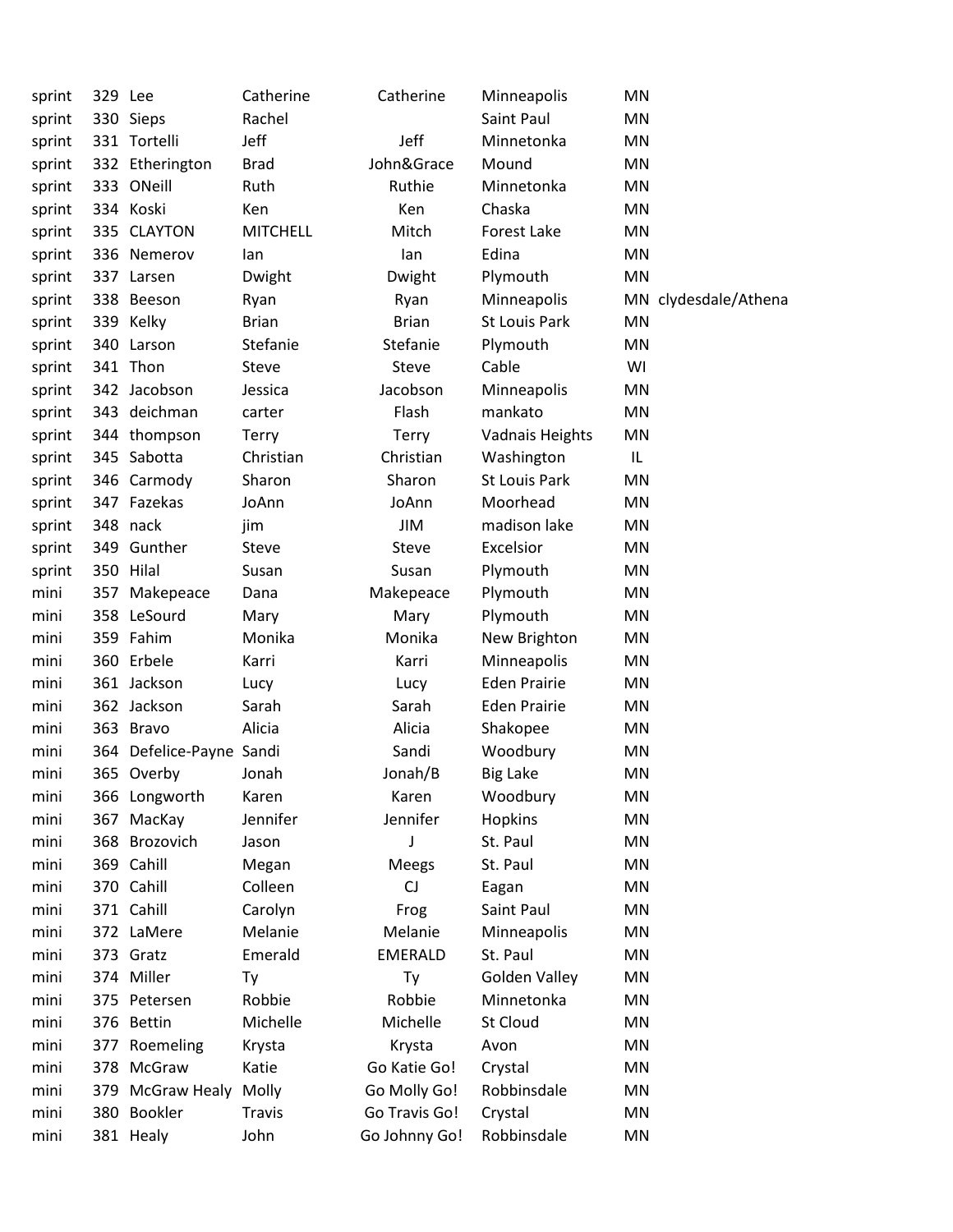| mini | 382 | Stalberger     | Nicole       | Nicole       | Moorhead             | MN        |
|------|-----|----------------|--------------|--------------|----------------------|-----------|
| mini | 383 | Chettiar       | Mohan        | Mohan        | Plymouth             | MN        |
| mini | 384 | Rubenis        | Cheryl       | Cheryl       | <b>Brooklyn Park</b> | MN        |
| mini | 385 | Colglazier     | Wendy        | Wendy        | <b>Golden Valley</b> | MN        |
| mini | 386 | Chettiar       | Devi         | "Davy"       | Minneapolis          | MN        |
| mini | 387 | Lundequam      | Eric         | Eric         | Hopkins              | MN        |
| mini | 388 | Lundequam      | Pamela       | Pam          | Hopkins              | MN        |
| mini | 389 | Piersak        | Molly        | Molly        | Ham Lake             | MN        |
| mini | 390 | <b>Hess</b>    | Sarah        | Sarah        | St. Francis          | MN        |
| mini | 391 | Markham        | John         | <b>JOHN</b>  | Hopkins              | MN        |
| mini | 392 | Bendel         | Jacelyn      | Jacelyn      | Shakopee             | MN        |
| mini | 393 | Bendel         | Madelyn      | Madelyn      | Hopkins              | MN        |
| mini | 394 | Senescall      | Marie        | Marie        | Minnetonka           | MN        |
| mini |     | 395 Senescall  | Michael      | Mike         | Minnetonka           | MN        |
| mini | 396 | Senescall      | Michelle     | Michelle     | Minnetonka           | MN        |
| mini | 397 | Bell           | Rebecca      | <b>Becky</b> | Golden Valley        | MN        |
| mini | 398 | Lundequam      | Raquell      | Rocky        | Coon Rapids          | MN        |
| mini | 399 | Lundequam      | Kyle         | Kyle         | Coon Rapids          | MN        |
| mini | 400 | Hankom         | Laurette     | Laurette     | Crystal              | MN        |
| mini | 401 | Hankom         | Luann        | Luann        | Crystal              | MN        |
| mini | 402 | Jagodzinski    | Darren       | Darren       | <b>Big Lake</b>      | MN        |
| mini | 403 | Kessler        | Mollie       | Mollie       | <b>Big Lake</b>      | MN        |
| mini | 404 | Clark          | Deborah Ann  | Debbie       | Minnetonk            | MN        |
| mini | 405 | Bendel         | Bethany      | Bethany      | Shakopee             | MN        |
| mini | 406 | <b>Boelter</b> | Megan        | Megan        | <b>Belle Plaine</b>  | MN        |
| mini | 407 | <b>Burns</b>   | Carolyn      | Carolyn      | Henderson            | MN        |
| mini | 408 | Sanchez        | Rachel       | Rachel       | Maple Grove          | MN        |
| mini | 409 | Wolter         | Amy          | Amy          | Hopkins              | MN        |
| mini | 410 | Koshiol        | Sarah        | Sarah        | Minneapolis          | MN        |
| mini | 411 | Pender         | Liam         | Liam         | Minnetonka           | <b>MN</b> |
| mini |     | 412 Kalsow     | Heather      | kalsjr       | Mandan               | <b>ND</b> |
| mini |     | 413 Kalsow     | Levi         | kals         | Mandan               | ND.       |
| mini |     | 414 Wren       | Andrea       | Andie        | <b>Elk River</b>     | MN        |
| mini | 415 | Johns          | Robert       | Rob          | Minnetonka           | MN        |
| mini | 416 | LaVere         | Carla        | Carla        | <b>MINNETONKA</b>    | MN        |
| mini |     | 417 Mosser     | Lori         | Lori         | Lakeville            | ΜN        |
| mini | 418 | Hernandez      | Keren        | Keren        | <b>MAPLE GROVE</b>   | MN        |
| mini | 419 | Galbraith      | Katie        | Katie        | Maple Grove          | MN        |
| mini | 420 | Weum           | David        | David        | <b>Apple Valley</b>  | MN        |
| mini | 421 | Weum           | Rebekah      | Beka         | <b>Apple Valley</b>  | MN        |
| mini |     | 422 Boser      | Missy        | Missy        | Maple Grove          | MN        |
| mini | 423 | Schmitke       | Londa        | Londa        | Faribault            | MN        |
| mini |     | 424 Thao       | <b>Bruce</b> | BRUCE!!      | Saint Paul           | MN        |
| mini | 425 | Vang           | Choua        | MeShelle     | Saint Paul           | MN        |
| mini | 426 | House          | Sarah        |              | St Louis Park        | MN        |
| mini | 427 | Geiselhart     | Julie        | Julie        | Saint Louis park     | MN        |
| mini |     | 428 Eberle     | Rob          | Rob          | Saint Louis park     | MN        |